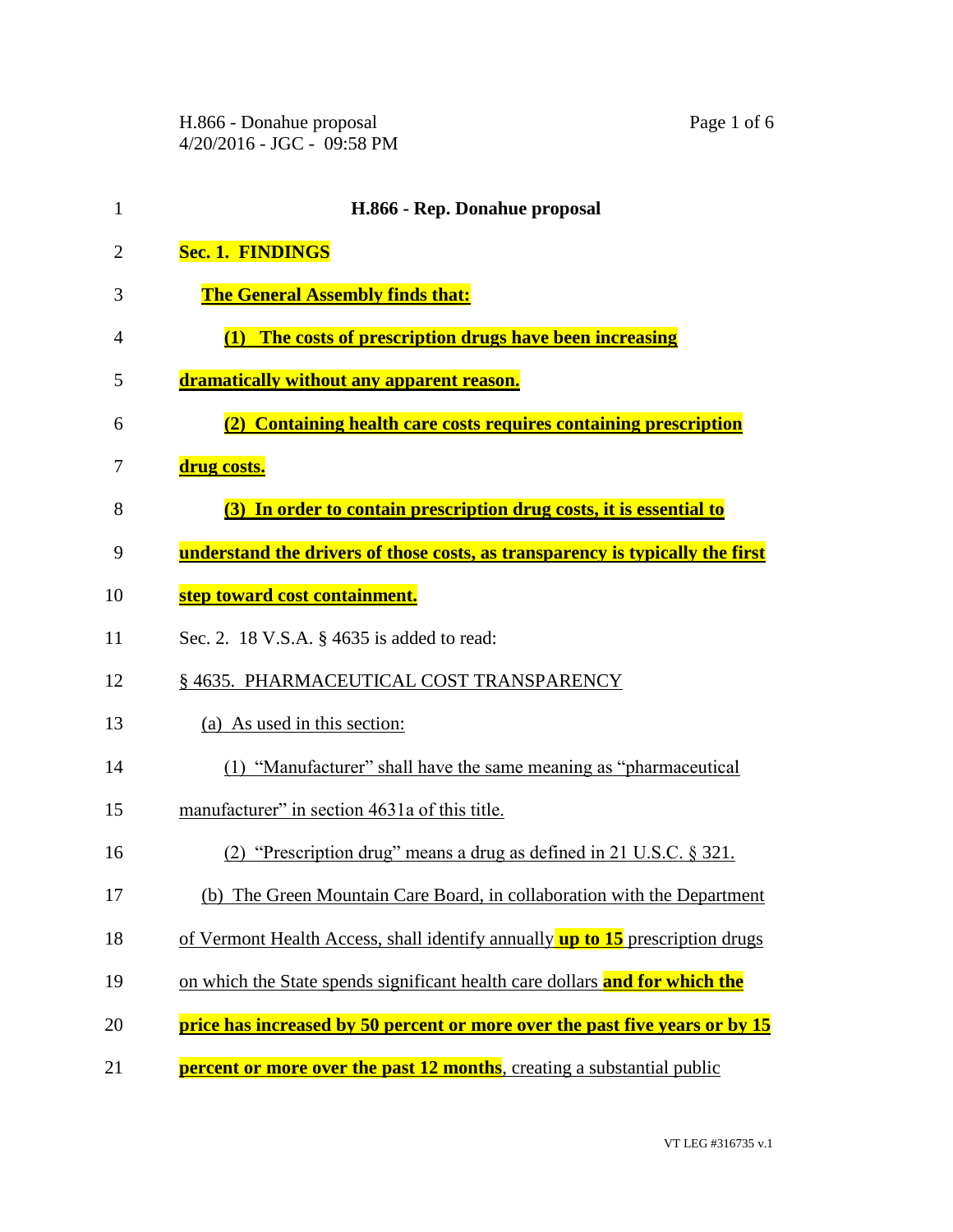H.866 - Donahue proposal Page 2 of 6 4/20/2016 - JGC - 09:58 PM

| $\mathbf{1}$   | interest in understanding the development of the drugs' pricing. The drugs             |
|----------------|----------------------------------------------------------------------------------------|
| $\overline{2}$ | identified shall represent different drug classes, with <b>five some</b> of the drugs  |
| 3              | being generic drugs, <b>five some</b> brand-name drugs, and <b>five some</b> specialty |
| $\overline{4}$ | drugs. The Board shall provide the list of prescription drugs to the Office            |
| 5              | of the Attorney General.                                                               |
| 6              | $(c)(1)$ For each prescription drug identified pursuant to subsection (b) of           |
| 7              | this section, the <b>Board Office of the Attorney General</b> shall require the        |
| 8              | drug's manufacturer to report the following information by drug name, in a             |
| 9              | format that the Attorney General determines to be understandable and                   |
| 10             | <b>appropriate</b> :                                                                   |
| 11             | (A) the number of years the drug has been available for purchase in                    |
| 12             | the United States;                                                                     |
| 13             | (B) the year the patent for each formulation of the drug was approved                  |
| 14             | and the number of years remaining, if any, on the patent for each formulation          |
| 15             | of the drug;                                                                           |
| 16             | the total research and development costs paid by the<br>(C)                            |
| 17             | manufacturer over the preceding seven years and, separately and to the extent          |
| 18             | the manufacturer has the information, the total research and development costs         |
| 19             | paid by any predecessor and by any third party, public or private, in the              |
| 20             | development of the drug, showing both the total amounts spent on research and          |
| 21             | development by the manufacturer, its predecessors, and third parties over time         |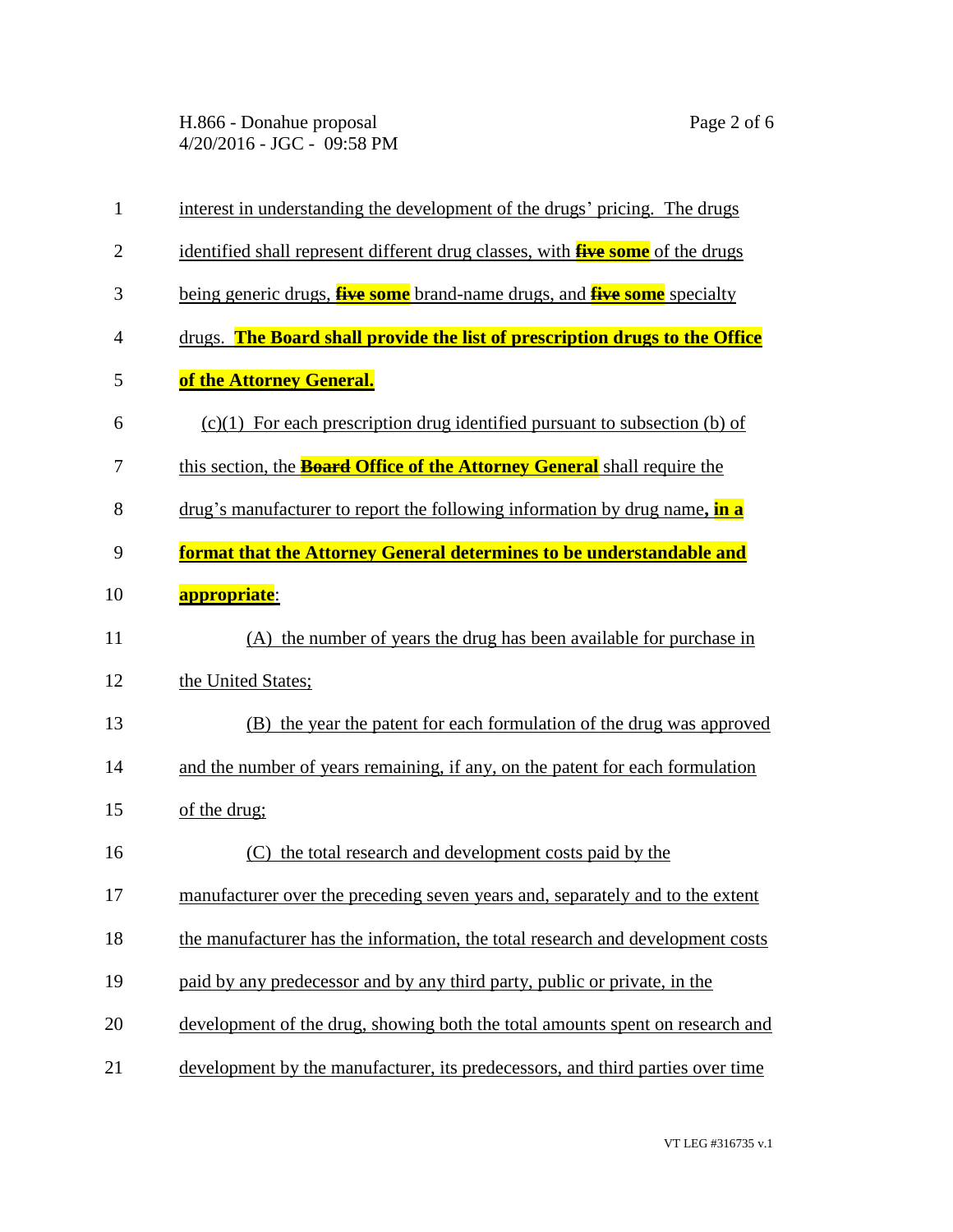H.866 - Donahue proposal Page 3 of 6 4/20/2016 - JGC - 09:58 PM

| $\mathbf{1}$   | and the amounts spent by each per year as well as any amounts from federal,        |
|----------------|------------------------------------------------------------------------------------|
| $\overline{2}$ | State, or other governmental programs and any form of subsidies, grants, tax       |
| 3              | credits, or other support;                                                         |
| $\overline{4}$ | (D) the costs of clinical trials and other regulatory costs paid by the            |
| 5              | manufacturer <b>over the preceding seven years</b> by year and by clinical trial   |
| 6              | phase and, separately and to the extent the manufacturer has the information,      |
| 7              | the costs of clinical trials and other regulatory costs paid by any predecessor in |
| 8              | the development of the drug, as well as the cost of any postclinical studies       |
| 9              | mandated by the U.S. Food and Drug Administration;                                 |
| 10             | (E) other costs to acquire the drug, including costs for the                       |
| 11             | <u>purchase of patents, licensing, property rights, or acquisition of a</u>        |
| 12             | corporate entity owning rights to the drug while in development;                   |
| 13             | amounts spent per year for the preceding seven years on<br>(F)                     |
| 14             | direct-to-consumer advertising for the drug and on physician detailing             |
| 15             | activities related to the drug, both in Vermont and nationally;                    |
| 16             | (G) a cumulative annual history of increases in the average wholesale              |
| $17\,$         | price and wholesale acquisition cost of the drug, using the National Drug          |
| 18             | Code, over the preceding five-year period, expressed as percentages, and the       |
| 19             | month each such increase took effect;                                              |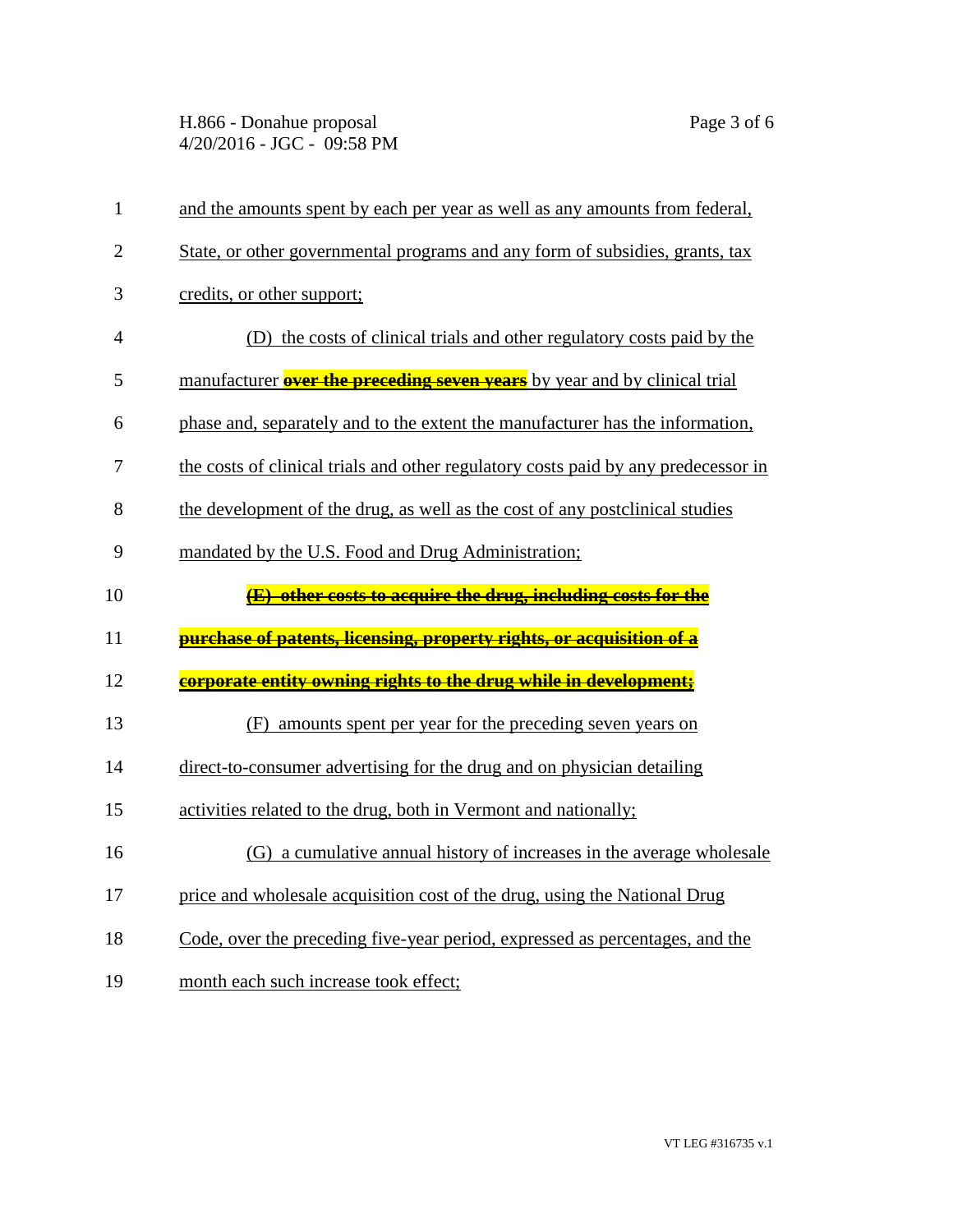| $\mathbf{1}$   | (H) prices for the drug charged to the U.S. Veterans                             |
|----------------|----------------------------------------------------------------------------------|
| $\overline{2}$ | Administration and to 340B covered entities, using the National Drug             |
| 3              | Code;                                                                            |
| 4              | (I) prices charged to <b>typical direct</b> purchasers in Vermont during the     |
| 5              | previous year, including pharmacies, pharmacy chains, pharmacy wholesalers,      |
| 6              | hospitals, physician practices, and other direct purchasers of prescription      |
| 7              | drugs; and                                                                       |
| 8              | (J) <b>typical</b> prices charged to mail-order pharmacies for distribution in   |
| 9              | Vermont during the previous year.                                                |
| 10             | (2) The manufacturer may provide to the <b>Board Office of the Attorney</b>      |
| 11             | <b>General</b> any additional information the manufacturer believes may be       |
| 12             | pertinent to the <b>Board's Attorney General's</b> complete understanding of the |
| 13             | costs related to developing and manufacturing the drug or to the drug's price,   |
| 14             | such as costs related to acquisition of the drug, and to its understanding of    |
| 15             | the reasons for the increases in the drug's price.                               |
| 16             | The manufacturer shall certify, subject to the penalties of perjury,<br>(3)      |
| 17             | that the information provided is truthful, accurate, and complete.               |
| 18             | The manufacturer may indicate that a component of the<br>(4)                     |
| 19             | required information is not available in the format requested if the             |
| 20             | manufacturer provides the information in an alternative format                   |
| 21             | acceptable to the Attorney General as in keeping with the purposes of this       |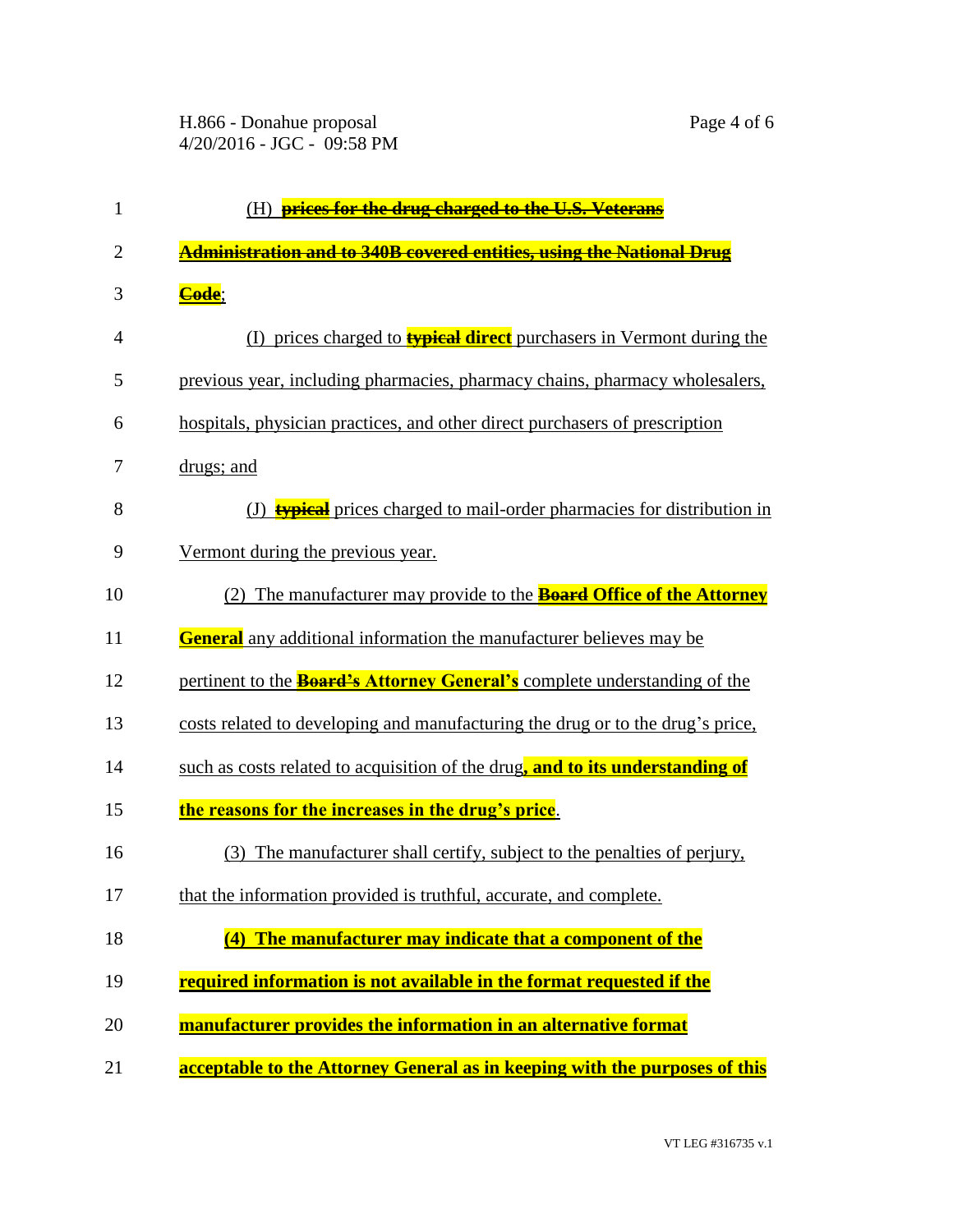| $\mathbf{1}$   | section and the manufacturer includes a detailed explanation of the                |
|----------------|------------------------------------------------------------------------------------|
| $\overline{2}$ | reasons the manufacturer is unable to provide the information in the               |
| 3              | <b>requested format.</b>                                                           |
| $\overline{4}$ | (d) The Green Mountain Care Board Attorney General, in consultation                |
| 5              | with the Department of Vermont Health Access, shall provide a report to the        |
| 6              | General Assembly on or before December 1 of each year based on the                 |
| 7              | information received from manufacturers pursuant to this section.                  |
| 8              | (1) The report shall be based on the <b>Board's Attorney General's</b>             |
| 9              | review and analysis of the data. The <b>Board Attorney General</b> shall aggregate |
| 10             | the data to determine trends in components of drug production costs, and shall     |
| 11             | provide recommendations for legislative, administrative, or other policy           |
| 12             | changes that may contribute to containing growth in prescription drug              |
| 13             | prices.                                                                            |
| 14             | (2) The <b>Board Attorney General</b> shall report aggregated data <b>by drug</b>  |
| 15             | <b>class separately for generic, brand name, and specialty drugs</b> in a manner   |
| 16             | that maximizes the utility of the data while protecting the financial,             |
| 17             | competitive, or proprietary nature of the information.                             |
| 18             | (3) The report shall include a statement of total State spending for the           |
| 19             | year for each drug identified pursuant to subsection (a) of this section paid for  |
| 20             | through the State Employees Health Benefit Plan, Medicaid, VPharm, and any         |
| 21             | other State program for the purchase of prescription drugs, as well as the         |